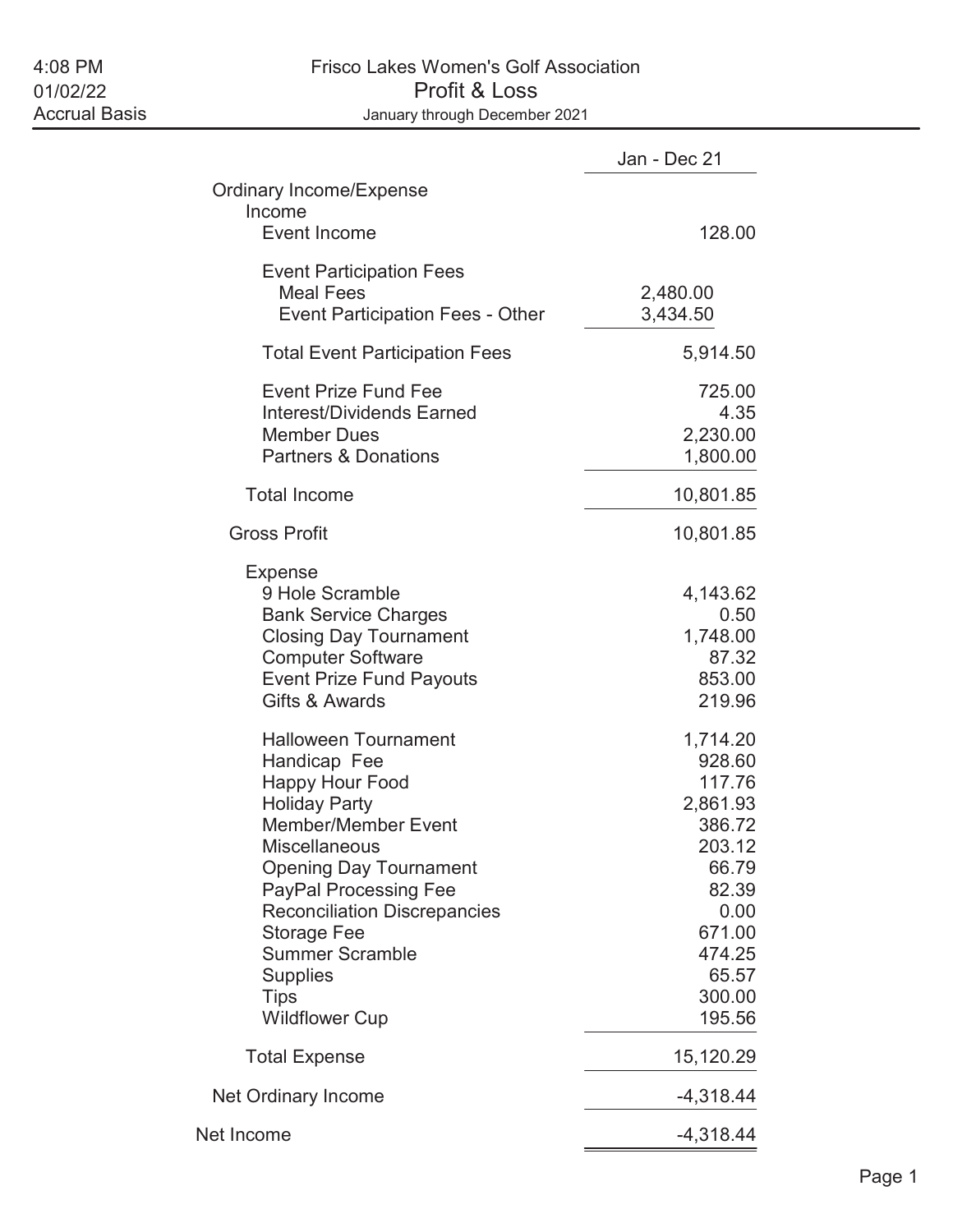## 3:40 PM Frisco Lakes Women's Golf Association 01/02/22 Balance Sheet<br>Accrual Basis Accrual Basis As of December 31, 20 As of December 31, 2021

|                                                                                                                                                                                              | Dec 31, 21              |
|----------------------------------------------------------------------------------------------------------------------------------------------------------------------------------------------|-------------------------|
| <b>ASSETS</b><br><b>Current Assets</b><br><b>Checking/Savings</b><br><b>Checking Acct</b><br><b>Savings Acct</b>                                                                             | 10,160.61<br>5.00       |
| <b>Total Checking/Savings</b>                                                                                                                                                                | 10,165.61               |
| <b>Other Current Assets</b><br><b>PrePaid Expenses</b>                                                                                                                                       | 281.00                  |
| <b>Total Other Current Assets</b>                                                                                                                                                            | 281.00                  |
| <b>Total Current Assets</b>                                                                                                                                                                  | 10,446.61               |
| <b>TOTAL ASSETS</b>                                                                                                                                                                          | 10,446.61               |
| <b>LIABILITIES &amp; EQUITY</b><br>Liabilities<br><b>Current Liabilities</b><br><b>Other Current Liabilities</b><br><b>Advance Collections</b><br>Hole in One Club<br><b>Membership Dues</b> | 375.00<br>6,235.00      |
| <b>Total Advance Collections</b>                                                                                                                                                             | 6,610.00                |
| <b>Total Other Current Liabilities</b>                                                                                                                                                       | 6,610.00                |
| <b>Total Current Liabilities</b>                                                                                                                                                             | 6,610.00                |
| <b>Total Liabilities</b>                                                                                                                                                                     | 6,610.00                |
| Equity<br><b>Retained Earnings</b><br>Net Income                                                                                                                                             | 8,155.05<br>$-4,318.44$ |
| <b>Total Equity</b>                                                                                                                                                                          | 3,836.61                |
| <b>TOTAL LIABILITIES &amp; EQUITY</b>                                                                                                                                                        | 10,446.61               |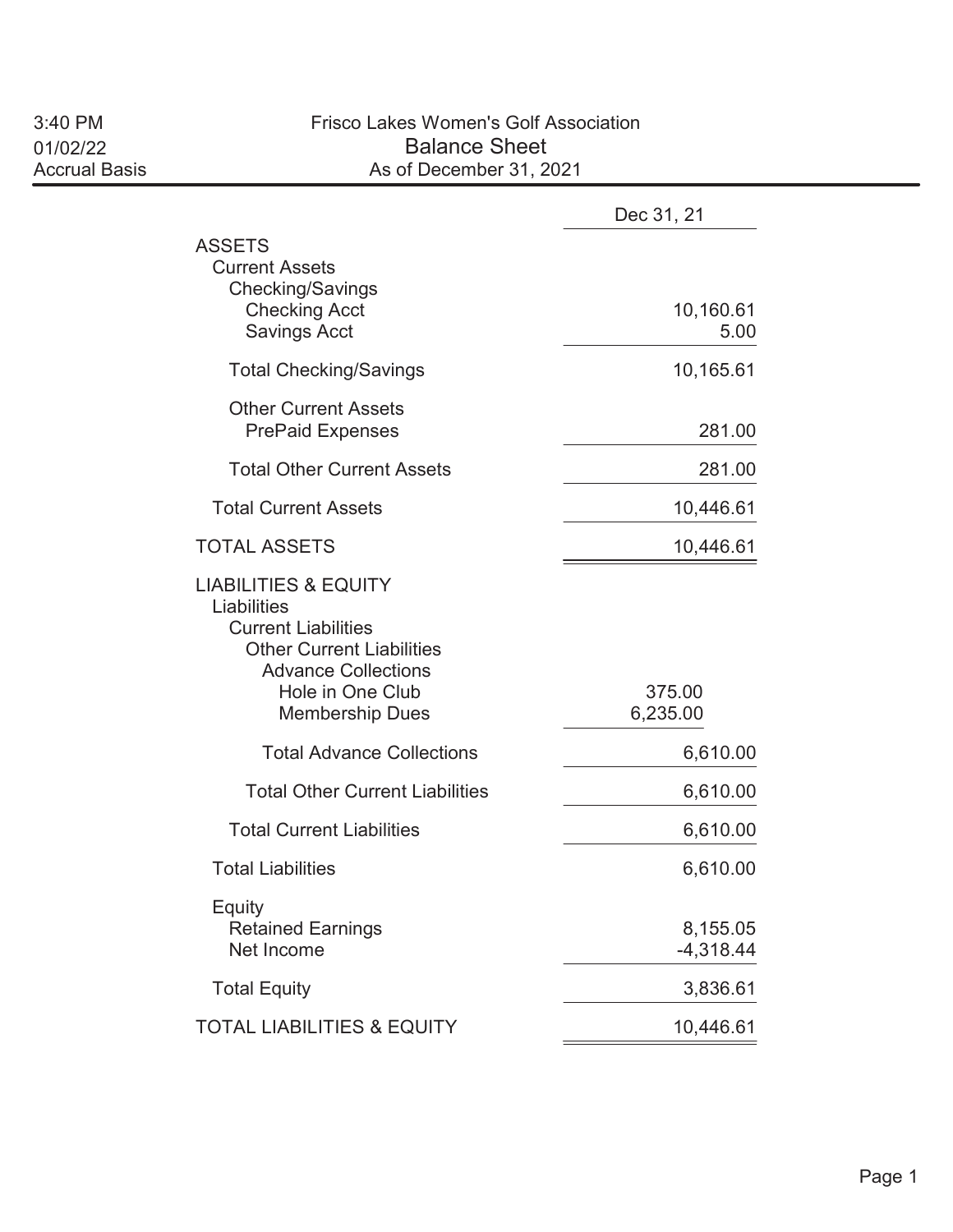| 3:42 PM              |
|----------------------|
| 01/02/22             |
| <b>Accrual Basis</b> |

#### Frisco Lakes Women's Golf Association Profit & Loss December 2021

|                                                           | Dec 21           |
|-----------------------------------------------------------|------------------|
| <b>Ordinary Income/Expense</b><br>Income                  |                  |
| Interest/Dividends Earned                                 | 0.42             |
| <b>Total Income</b>                                       | 0.42             |
| <b>Gross Profit</b>                                       | 0.42             |
| <b>Expense</b><br><b>Holiday Party</b><br><b>Supplies</b> | 1,926.64<br>5.17 |
| <b>Total Expense</b>                                      | 1,931.81         |
| Net Ordinary Income                                       | $-1,931.39$      |
| Net Income                                                | $-1,931.39$      |
|                                                           |                  |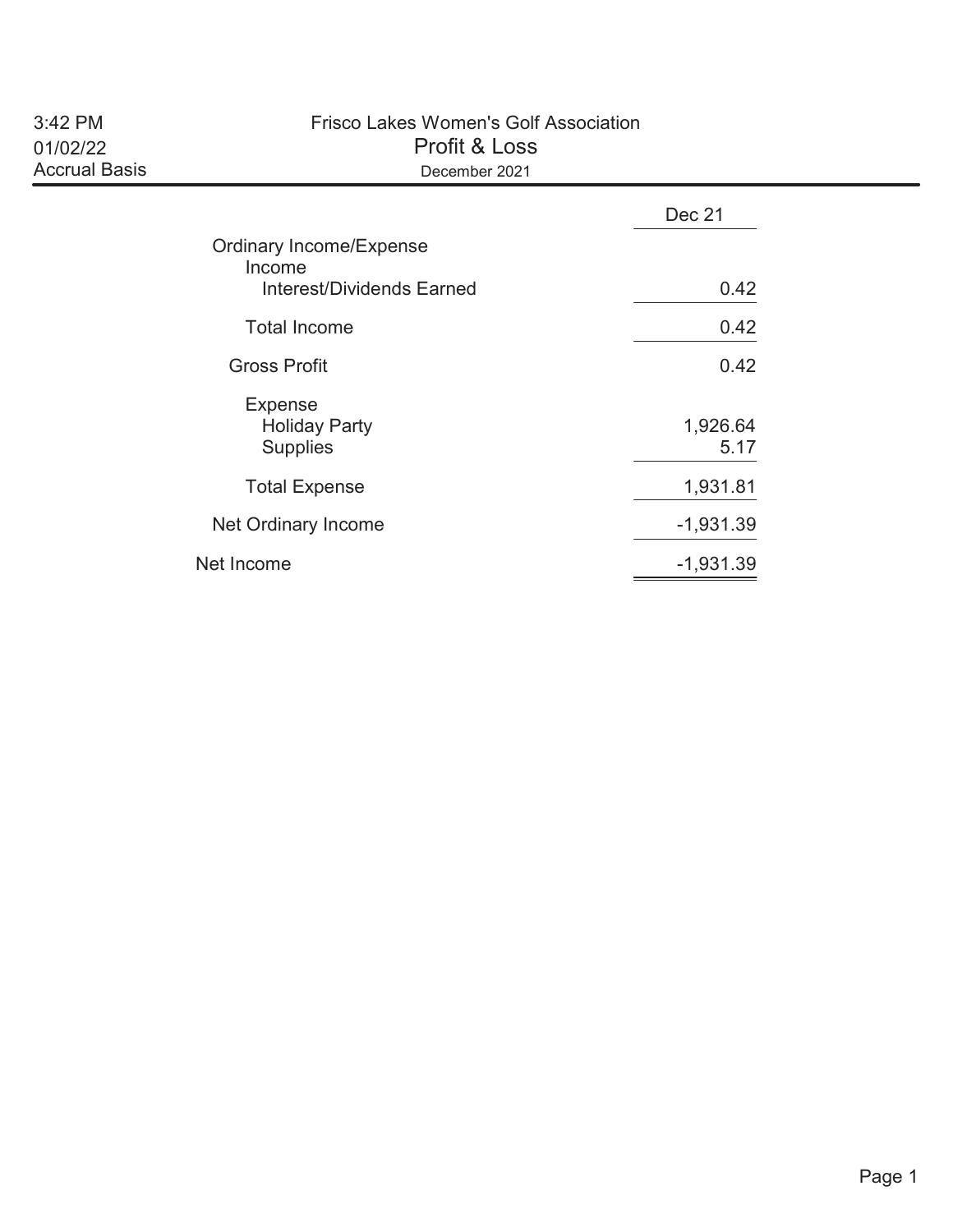## 3:38 PM Frisco Lakes Women's Golf Association 01/02/22 Custom 2021 Profit & Loss Budget vs. Actual Cash Basis January through December 2021

|                                         | Administration |               | <b>Happy Hour</b> |               | <b>Holiday Day Party Expense</b> |               |
|-----------------------------------------|----------------|---------------|-------------------|---------------|----------------------------------|---------------|
|                                         | Jan - Dec 21   | <b>Budget</b> | Jan - Dec 21      | <b>Budget</b> | Jan - Dec 21                     | <b>Budget</b> |
| <b>Ordinary Income/Expense</b>          |                |               |                   |               |                                  |               |
| <b>Income</b>                           |                |               |                   |               |                                  |               |
| <b>Event Income</b>                     | 0.00           |               | 0.00              |               | 0.00                             |               |
| <b>Event Participation Fees</b>         |                |               |                   |               |                                  |               |
| <b>Meal Fees</b>                        | 0.00           |               | 0.00              |               | 0.00                             |               |
| <b>Event Participation Fees - Other</b> | 0.00           |               | 0.00              |               | 0.00                             |               |
| <b>Total Event Participation Fees</b>   | 0.00           |               | 0.00              |               | 0.00                             |               |
| <b>Event Prize Fund Fee</b>             | 0.00           |               | 0.00              |               | 0.00                             |               |
| <b>Interest/Dividends Earned</b>        | 4.35           |               | 0.00              |               | 0.00                             |               |
| <b>Member Dues</b>                      | 2,230.00       | 1,350.00      | 0.00              |               | 0.00                             |               |
| <b>Partners &amp; Donations</b>         | 0.00           |               | 0.00              |               | 1,500.00                         |               |
| <b>Total Income</b>                     | 2,234.35       | 1,350.00      | 0.00              |               | 1,500.00                         |               |
| <b>Gross Profit</b>                     | 2,234.35       | 1,350.00      | 0.00              |               | 1,500.00                         |               |
| <b>Expense</b>                          |                |               |                   |               |                                  |               |
| 9 Hole Scramble                         | 0.00           |               | 0.00              |               | 0.00                             |               |
| <b>Bank Service Charges</b>             | 0.50           | 4.00          | 0.00              |               | 0.00                             |               |
| <b>Closing Day Tournament</b>           | 0.00           |               | 0.00              |               | 0.00                             |               |
| <b>Computer Software</b>                | 87.32          | 30.00         | 0.00              |               | 0.00                             |               |
| <b>Event Prize Fund Payouts</b>         | 0.00           |               | 0.00              |               | 0.00                             |               |
| <b>Gifts &amp; Awards</b>               | 219.96         | 250.00        | 0.00              |               | 0.00                             |               |
| <b>Halloween Tournament</b>             | 0.00           |               | 0.00              |               | 0.00                             |               |
| Handicap Fee                            | 928.60         | 1,430.00      | 0.00              |               | 0.00                             |               |
| <b>Happy Hour Food</b>                  | 0.00           |               | 117.76            | 250.00        | 0.00                             |               |
| <b>Holiday Party</b>                    | 0.00           |               | 0.00              |               | 2,861.93                         | 1,500.00      |
| Invitational                            | 0.00           |               | 0.00              |               | 0.00                             |               |
| <b>Klck Off Party</b>                   | 0.00           |               | 0.00              |               | 0.00                             |               |
| <b>Member/Member Event</b>              | 0.00           |               | 0.00              |               | 0.00                             |               |
| <b>Miscellaneous</b>                    | 203.12         | 100.00        | 0.00              |               | 0.00                             |               |
| <b>Night Golf</b>                       | 0.00           |               | 0.00              |               | 0.00                             |               |
| <b>Opening Day Tournament</b>           | 0.00           |               | 0.00              |               | 0.00                             |               |
| <b>PayPal Processing Fee</b>            | 33.42          | 250.00        | 0.00              |               | 0.00                             |               |
| <b>Rules Committee Expenses</b>         | 0.00           | 100.00        | 0.00              |               | 0.00                             |               |
| <b>Storage Fee</b>                      | 671.00         | 650.00        | 0.00              |               | 0.00                             |               |
| <b>Summer Scramble</b>                  | 0.00           |               | 0.00              |               | 0.00                             |               |
| <b>Supplies</b>                         | 65.57          | 50.00         | 0.00              |               | 0.00                             |               |
| Tips                                    | 300.00         | 300.00        | 0.00              |               | 0.00                             |               |
| <b>Wildflower Cup</b>                   | 0.00           |               | 0.00              |               | 0.00                             |               |
| <b>Total Expense</b>                    | 2,509.49       | 3,164.00      | 117.76            | 250.00        | 2,861.93                         | 1,500.00      |
| <b>Net Ordinary Income</b>              | $-275.14$      | $-1,814.00$   | -117.76           | -250.00       | -1,361.93                        | $-1,500.00$   |
| Net Income                              | $-275.14$      | $-1,814.00$   | $-117.76$         | $-250.00$     | $-1,361.93$                      | $-1,500.00$   |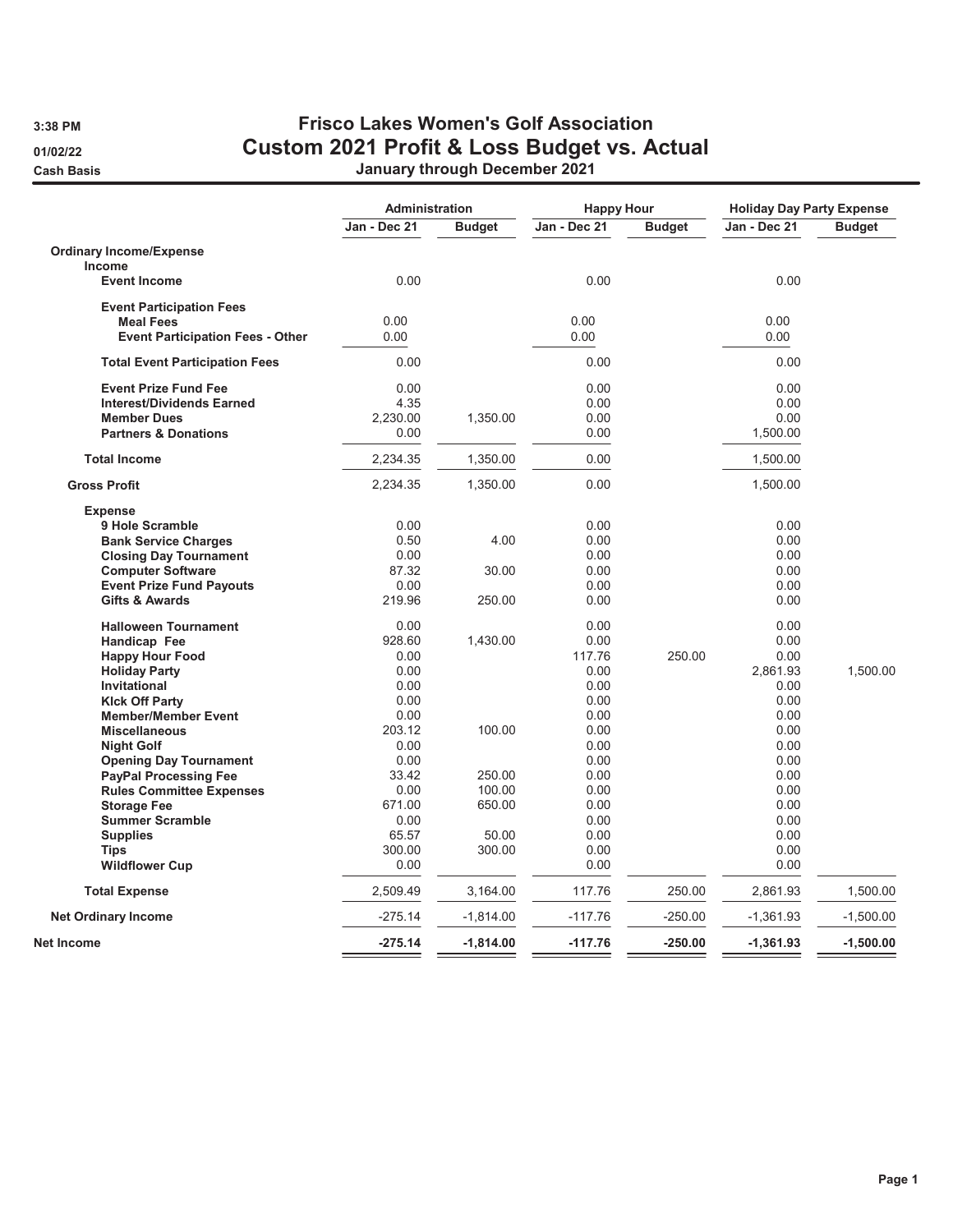## 3:38 PM Frisco Lakes Women's Golf Association 01/02/22 Custom 2021 Profit & Loss Budget vs. Actual Cash Basis January through December 2021

|                                              | <b>Member/Member Event</b> |               | <b>Opening Day Tournament</b> |               | <b>Other Events</b> |               |
|----------------------------------------------|----------------------------|---------------|-------------------------------|---------------|---------------------|---------------|
|                                              | Jan - Dec 21               | <b>Budget</b> | Jan - Dec 21                  | <b>Budget</b> | Jan - Dec 21        | <b>Budget</b> |
| <b>Ordinary Income/Expense</b>               |                            |               |                               |               |                     |               |
| <b>Income</b>                                |                            |               |                               |               |                     |               |
| <b>Event Income</b>                          | 0.00                       |               | 0.00                          |               | 128.00              |               |
| <b>Event Participation Fees</b>              |                            |               |                               |               |                     |               |
| <b>Meal Fees</b>                             | 0.00                       |               | 0.00                          |               | 2,480.00            |               |
| <b>Event Participation Fees - Other</b>      | 0.00                       |               | 0.00                          |               | 3,434.50            | 0.00          |
| <b>Total Event Participation Fees</b>        | 0.00                       |               | 0.00                          |               | 5,914.50            | 0.00          |
| <b>Event Prize Fund Fee</b>                  | 400.00                     | 400.00        | 325.00                        | 325.00        | 0.00                |               |
| <b>Interest/Dividends Earned</b>             | 0.00                       |               | 0.00                          |               | 0.00                |               |
| <b>Member Dues</b>                           | 0.00                       |               | 0.00                          |               | 0.00                |               |
|                                              | 0.00                       |               | 0.00                          |               |                     | 300.00        |
| <b>Partners &amp; Donations</b>              |                            |               |                               |               | 300.00              |               |
| <b>Total Income</b>                          | 400.00                     | 400.00        | 325.00                        | 325.00        | 6,342.50            | 300.00        |
| <b>Gross Profit</b>                          | 400.00                     | 400.00        | 325.00                        | 325.00        | 6,342.50            | 300.00        |
| <b>Expense</b>                               |                            |               |                               |               |                     |               |
| 9 Hole Scramble                              | 0.00                       |               | 0.00                          |               | 4,143.62            | 799.00        |
| <b>Bank Service Charges</b>                  | 0.00                       |               | 0.00                          |               | 0.00                |               |
| <b>Closing Day Tournament</b>                | 0.00                       |               | 0.00                          |               | 1,748.00            | 500.00        |
| <b>Computer Software</b>                     | 0.00                       |               | 0.00                          |               | 0.00                |               |
| <b>Event Prize Fund Payouts</b>              | 400.00                     | 400.00        | 453.00                        | 325.00        | 0.00                |               |
| <b>Gifts &amp; Awards</b>                    | 0.00                       |               | 0.00                          |               | 0.00                |               |
| <b>Halloween Tournament</b>                  | 0.00                       |               | 0.00                          |               | 1.714.20            | 500.00        |
| Handicap Fee                                 | 0.00                       |               | 0.00                          |               | 0.00                |               |
| <b>Happy Hour Food</b>                       | 0.00                       |               | 0.00                          |               | 0.00                |               |
| <b>Holiday Party</b>                         | 0.00                       |               | 0.00                          |               | 0.00                |               |
| Invitational                                 | 0.00                       |               | 0.00                          |               | 0.00                | 1.00          |
| <b>Kick Off Party</b>                        | 0.00                       |               | 0.00                          |               | 0.00                | 1,000.00      |
| <b>Member/Member Event</b>                   | 386.72                     | 500.00        | 0.00                          |               | 0.00                |               |
| <b>Miscellaneous</b>                         | 0.00                       |               | 0.00                          |               | 0.00                |               |
| <b>Night Golf</b>                            | 0.00                       |               | 0.00                          |               | 0.00                | 200.00        |
| <b>Opening Day Tournament</b>                | 0.00                       |               | 66.79                         | 200.00        | 0.00                |               |
| <b>PayPal Processing Fee</b>                 | 21.60                      |               | 0.00                          |               | 27.37               |               |
| <b>Rules Committee Expenses</b>              | 0.00                       |               | 0.00                          |               | 0.00                |               |
|                                              | 0.00                       |               | 0.00                          |               | 0.00                |               |
| <b>Storage Fee</b><br><b>Summer Scramble</b> | 0.00                       |               | 0.00                          |               | 474.25              | 500.00        |
|                                              |                            |               |                               |               |                     |               |
| <b>Supplies</b>                              | 0.00                       |               | 0.00                          |               | 0.00                |               |
| <b>Tips</b><br><b>Wildflower Cup</b>         | 0.00<br>0.00               |               | 0.00<br>0.00                  |               | 0.00<br>0.00        |               |
|                                              | 808.32                     | 900.00        | 519.79                        | 525.00        | 8,107.44            | 3,500.00      |
| <b>Total Expense</b>                         |                            |               |                               |               |                     |               |
| <b>Net Ordinary Income</b>                   | $-408.32$                  | $-500.00$     | $-194.79$                     | $-200.00$     | $-1,764.94$         | $-3,200.00$   |
| Net Income                                   | -408.32                    | $-500.00$     | $-194.79$                     | $-200.00$     | $-1,764.94$         | $-3,200.00$   |